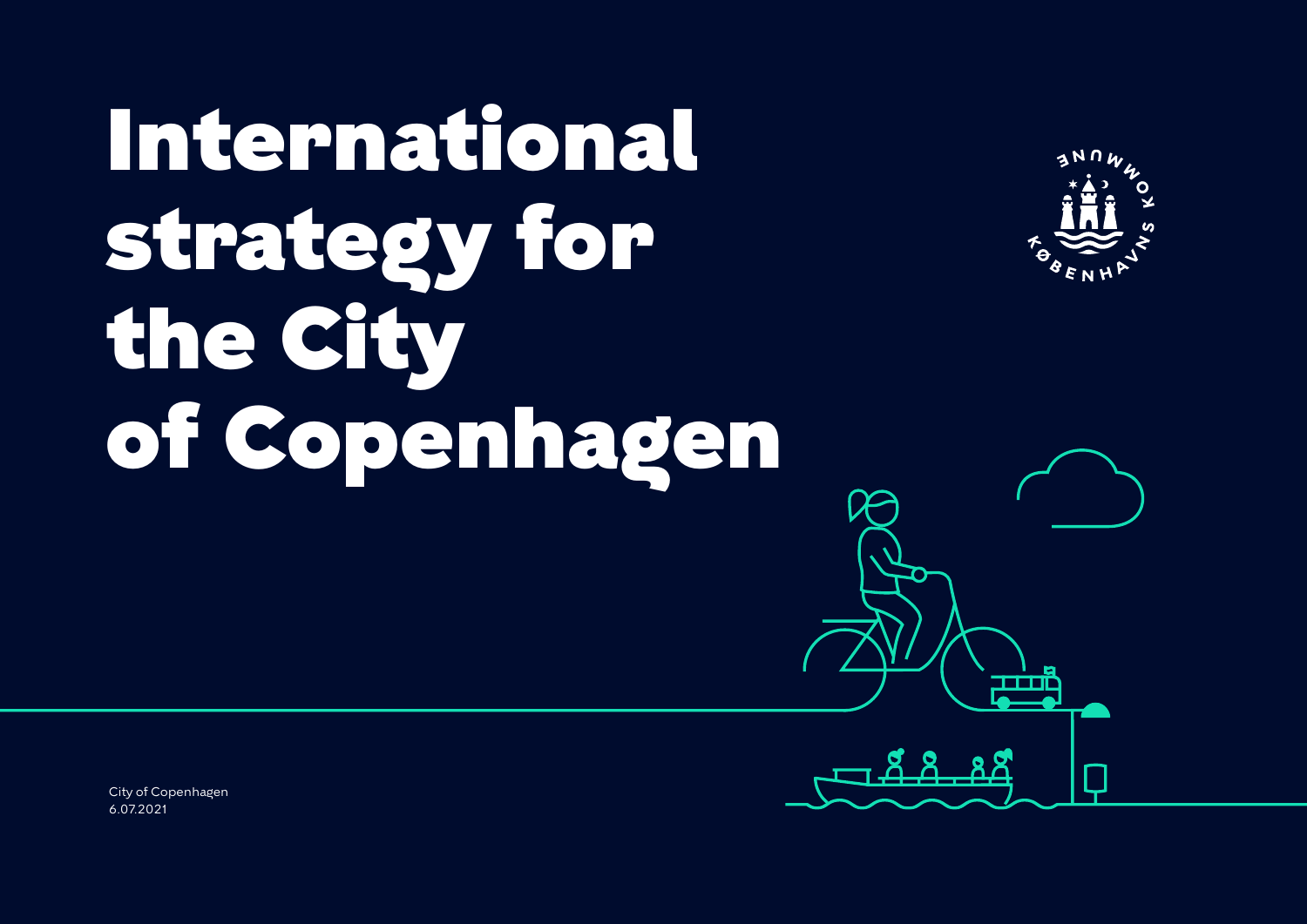# Contents

| Introduction                                                          | З  |
|-----------------------------------------------------------------------|----|
| <b>What Copenhagen is aiming for</b>                                  | 4  |
| <b>Cities, regions and international</b><br>cooperation               | 5  |
| <b>Principles for international work</b><br>in the City of Copenhagen | 10 |
| Organisation                                                          | 11 |

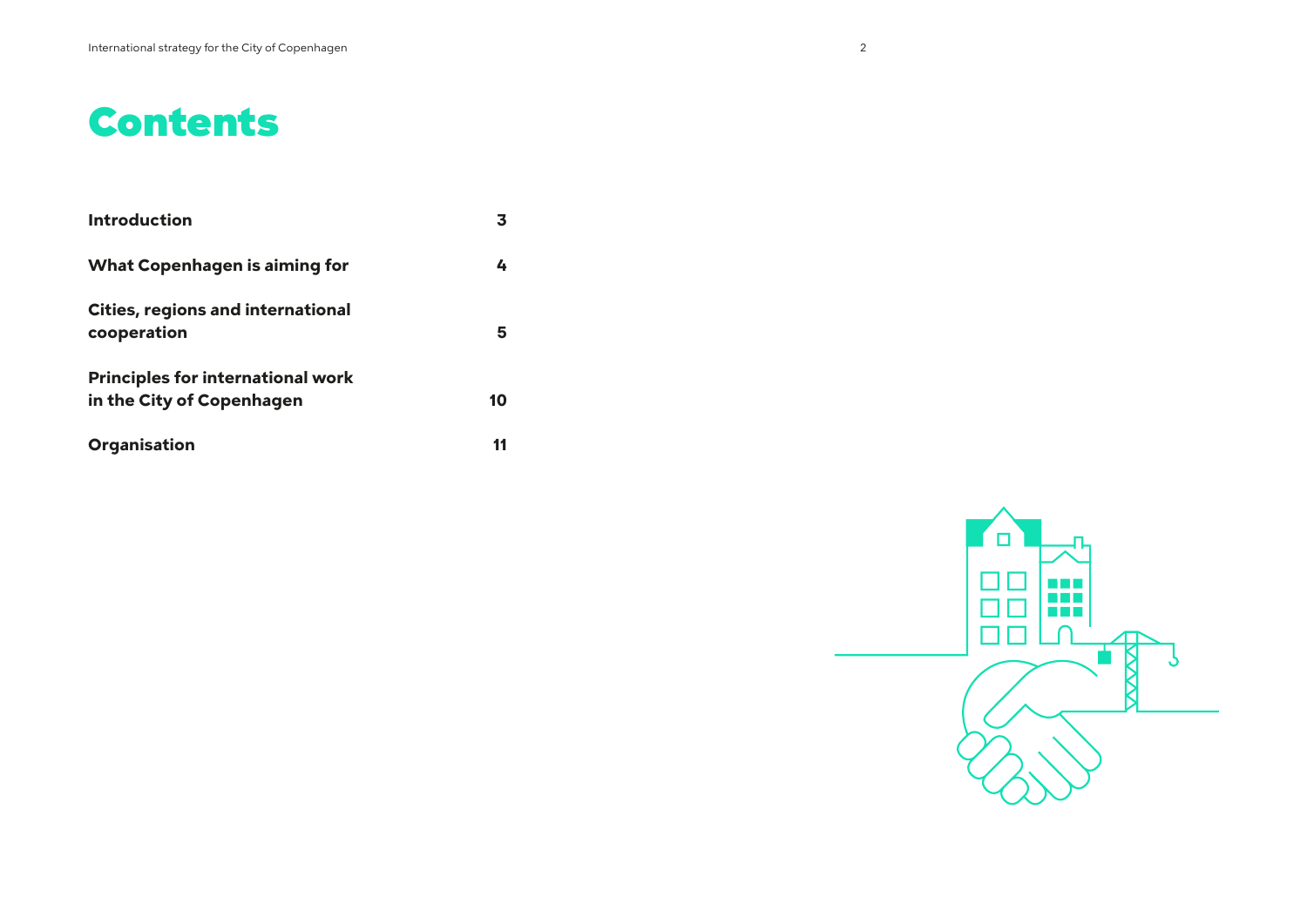# Introduction

Through its international work, the City of Copenhagen wants to create value for its citizens and to fulfil the special responsibility that comes with being the country's capital. The city wants to contribute positively to global developments and the realisation of the UN's 17 global goals – especially with regard to reducing greenhouse gas emissions.

Copenhagen is in the midst of historic population growth, and by 2050 there will be around 130,000 more Copenhageners. This is partly because more Copenhageners are being born, but also because the international community has become aware of Copenhagen and many immigrants are choosing to move to the city.

The population growth is putting pressure on the city in the form of an increase in traffic and a shortage of housing, while new roads, houses, schools, kindergartens and metro stations are being built across the city.

Although Copenhagen is undergoing rapid transformation, the city still needs to have room for everyone.

Copenhageners live and work differently and have differing requirements and preconditions for living a good life in the city.

Copenhagen must continue to be a city characterised by diversity, tolerance and a low level of social inequality where people are able to mix with each other regardless of their background.

A humane metropolis where the citizens have a high quality of life and the opportunity to thrive freely. In order to continue to create a sustainable and humane metropolis with good living conditions for all citizens, the City of Copenhagen must at all times provide citizens with the best services through new, innovative welfare solutions and sustainable urban solutions. In this way, the city can simultaneously lead the way in global responsible development and in the fight against the climate crisis.

This requires Copenhagen to be a learning city that allows itself to be inspired and to create new solutions in partnership with the outside world in order to resolve the challenges faced by cities and to impact on the framework conditions of cities.

This strategy sets the direction for the City of Copenhagen's international work and will help to realise the ambition of a metropolis that continues to be sustainable and humane when the COVID-19 pandemic has passed.

The international work takes its starting point in the city's challenges and is a means of achieving industrial and political goals. In this work, Copenhagen will seek out and generally prioritise international cooperation aimed at creating sustainable, liveable cities that contribute positively to the global efforts to combat the climate crisis.

The strategy is based on branding, knowledge gathering, influence and cooperation, as well as a number of specific principles for the City of Copenhagen's international work, which are presented at the end of the strategy.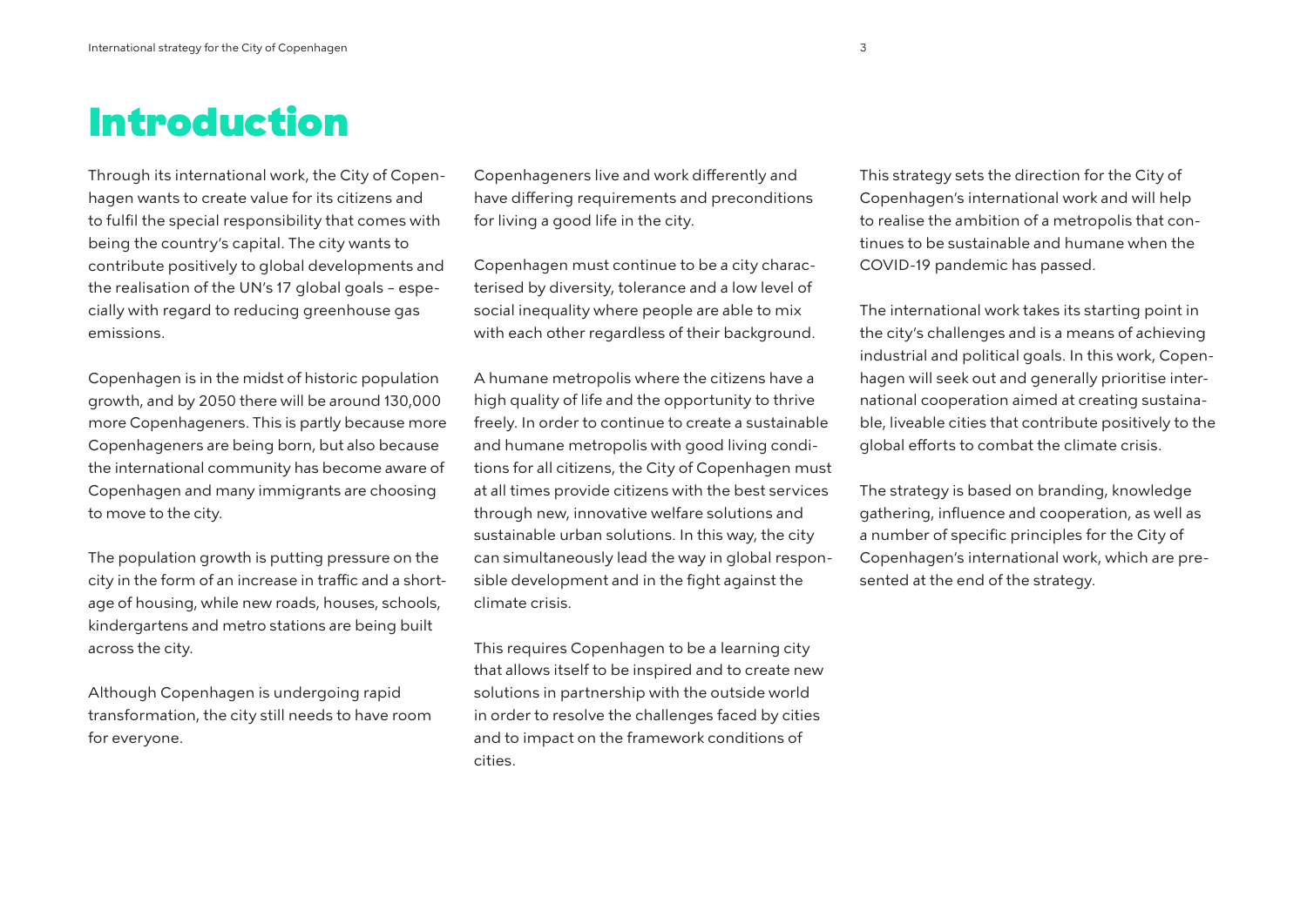# What Copenhagen is aiming for

Copenhagen is part of a global community where citizens increasingly share challenges and solutions. As a result of the city's many years of engagement to create sustainable and liveable urban solutions, Copenhagen is today in a position where it is setting the tone in sustainable urban development. Copenhagen is known for urban development where green solutions go hand in hand with economic growth, job creation and increased quality of life. This position needs to be maintained and strengthened through knowledge sharing, branding, influence and cooperation.

Copenhagen aims to listen and reach out in order to understand and be inspired by international mega-trends, philosophies and state of the art. This is essential for resolving the city's current challenges and staying out in front going forward.

With its knowledge and proficiency, Copenhagen aims to influence national and international agendas and to take an active part in networks and political forums where the framework conditions of cities are discussed and negotiated.

Copenhagen aims to take the lead when it comes to spotlighting urban challenges, and to actively share its insight and own experiences of developing and implementing Danish solutions. The sustainable urban solutions should not only contribute to sustainable development in Copenhagen – they should also contribute to sustainable

development of the world's cities and promote realisation of the UN's global goals.

Copenhagen's development should benefit the city's inhabitants, but it should also reflect the city's status as Denmark's capital and, in many respects, the face of the country to the outside world. Copenhagen aims to work with national partners and share its knowledge from international networks with the rest of Denmark. This also means that Copenhagen aims to brand itself as an ambitious and sustainable city, to promote awareness of the city's positive urban solutions, and to also thereby support business exports and internationalisation, which are facing particular challenges as a result of the global COVID-19 pandemic.

International cooperation is important for the Copenhagen business community's opportunities for exports and knowledge sharing, and Copenhagen aims to attract international investment and knowledge-intensive companies that can support employment, the green transition and general growth for the benefit of Copenhagen and Denmark as a whole.

The City of Copenhagen's efforts in relation to business are implemented in particular through its business strategy.



### The UN's global goals

The City of Copenhagen is using the UN's global goals (SDGs) to improve and effect both existing and new sustainability efforts.

#### **WHAT WE ARE DOING TO LEARN:**

The work with the global goals is helping us to identify where the City of Copenhagen can take further action and contribute to the global conversation around operationalisation of the SDGs in the work of cities with social, economic and environmental sustainability.

The City of Copenhagen's action plan for the UN's global goals includes a mapping of the city's current contributions to realising the UN's global goals, such as the Climate Plan's goal of a C02-neutral Copenhagen by 2025, as well as a plan for the City of Copenhagen's strategic embedding of the global goals in its work going forward.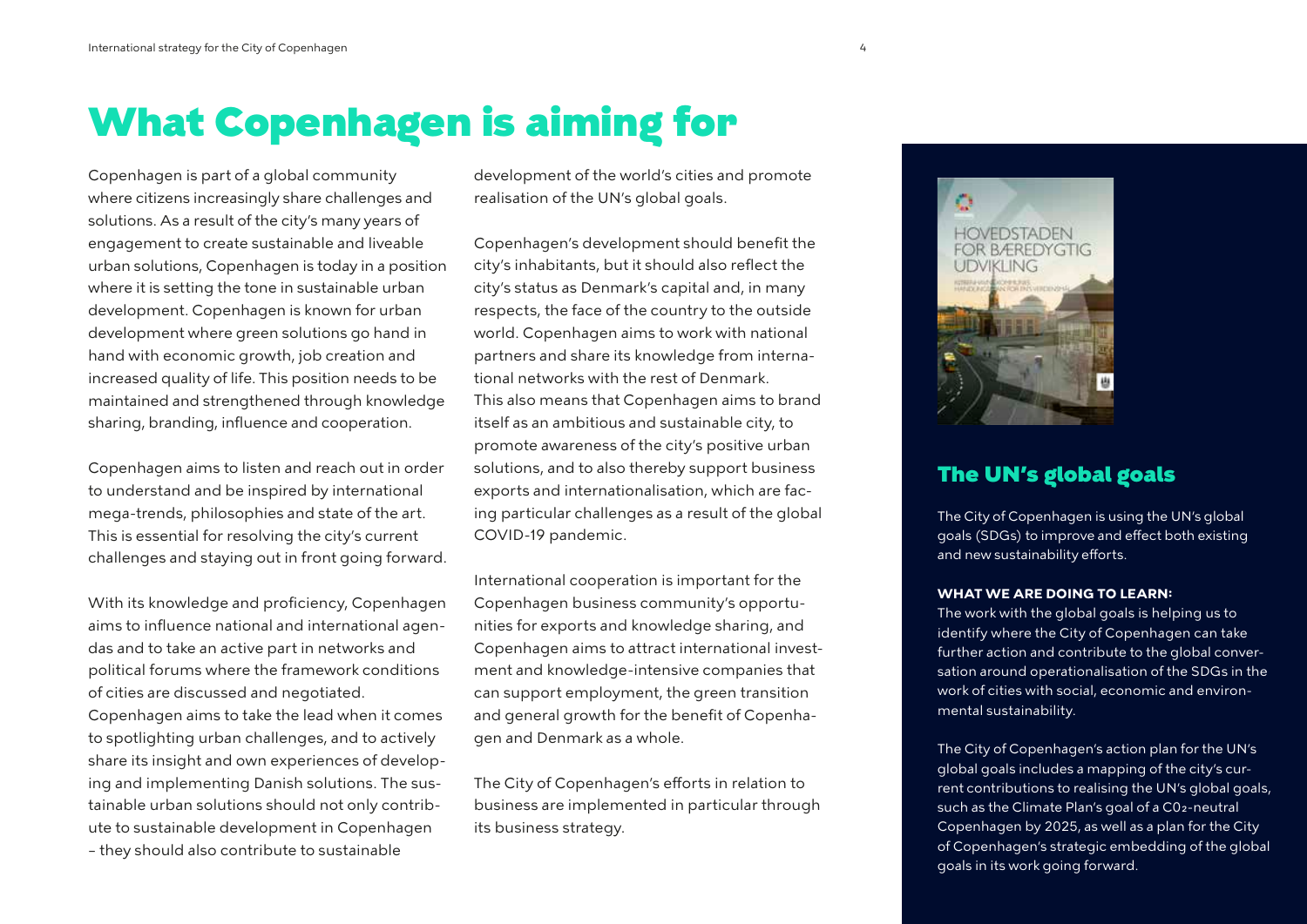# Cities, regions and international cooperation

With globalisation, metropolises, together with global companies and international organisations, have become important players on the international stage. Metropolises are turning to one another to seek out knowledge and alliances. Cities are being listened to, and they are increasingly participating in international decisionmaking processes and partnerships, which in the past was the preserve of governments.

In the green area in particular, the cities have greater reach with their ambitions and ability to act than many governments. The sustainability of cities is constantly being challenged, and they are also facing major consequences as a result of climate change and population growth.

There is a need for cities, businesses, knowledge institutions and international organisations to think and work collectively on shared solutions to these challenges.

An effective international ecosystem can lead to sustainable changes that create real improvements in the day-to-day lives of citizens that Copenhagen would not be able to bring about alone. The role and international impact of cities will only become greater in future, and for Copenhagen it is therefore essential to act internationally to provide the best protection of the city's interests.

### C40 cooperation

Copenhagen is a member of the C40 city network, which works to ensure that the world's big cities meet the climate requirements of the Paris Agreement. As members of the network, the cities commit to complying with the Paris Agreement.

#### **WHAT WE ARE DOING TO INFLUENCE AND INSPIRE:**

As a green pioneer, Copenhagen participates in a large number of professional networks in C40, where the cities' experts come together to develop solutions and share best practice within areas such as energy efficiency, climate adaptation and construction. Copenhagen hosted the C40's 2019 summit, where the world's leading mayors met to share ideas and experiences in order to take a united lead in the fight against the global climate crisis.As the host, Copenhagen had invited all the Danish municipalities to attend the summit. On the initiative of Copenhagen, during the summit a large business forum was also arranged as the first C40 step towards the extensive involvement of private business in the fight against the climate crisis. Through its active participation in C40, Copenhagen is helping to ensure that cities have a powerful voice in international climate discussions.

The City of Copenhagen is also part of C40's Global Mayors COVID-19 Recovery Task Force, which is working to ensure that cities and economies can be rebuilt after the corona crisis in a way that improves public health, reduces inequality, addresses the climate crisis and supports new jobs.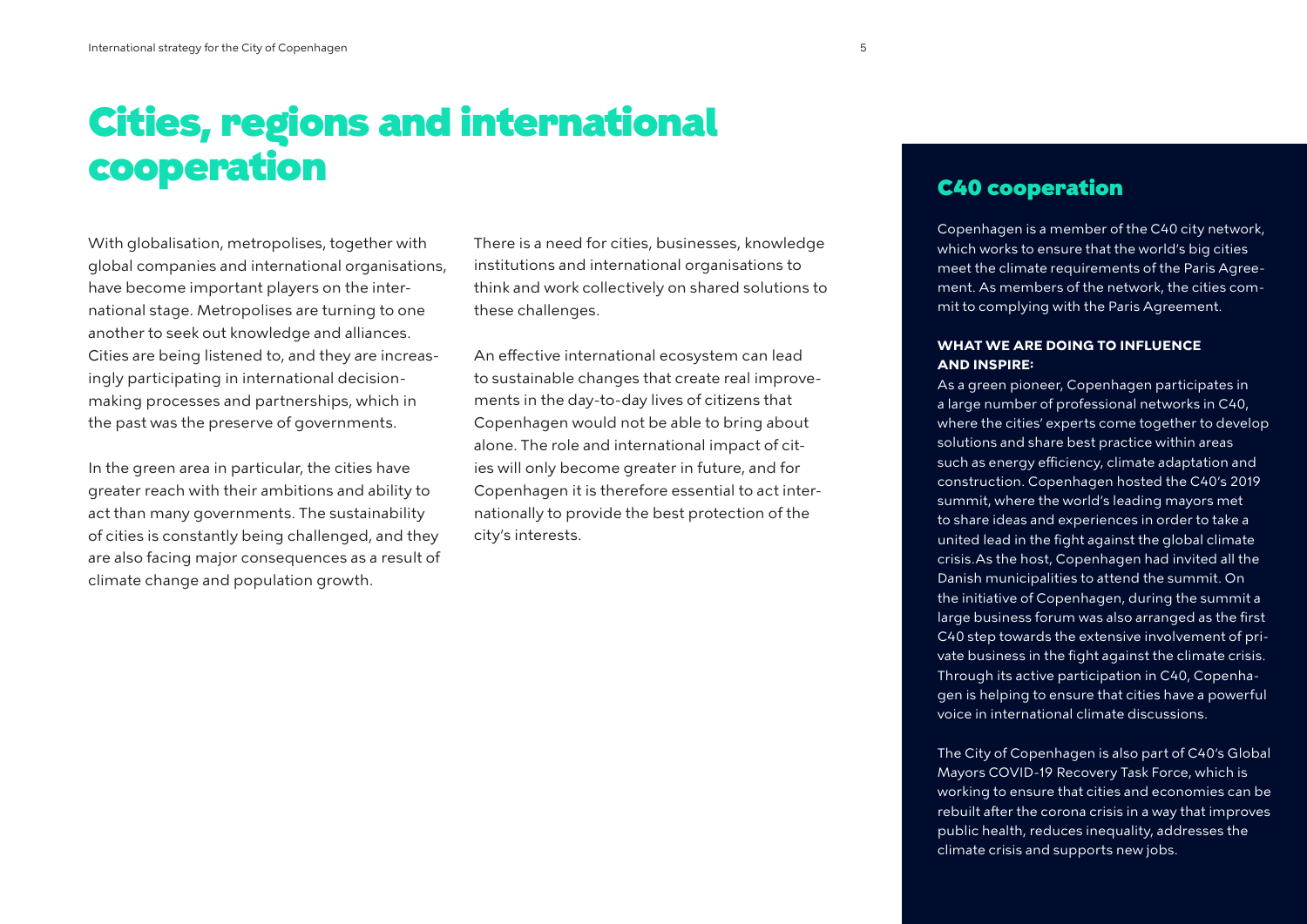# WHO European Healthy Cities Network

The WHO Healthy Cities Network was established in 1988 and has since sought to engage with local political powers, build capacity, share experiences and contribute innovative solutions in the area of health promotion and disease prevention – including work with social inequality in health. The network consists of around 100 European member cities and 30 national networks bringing together more than 1,300 cities.

#### **WHAT WE ARE DOING TO COOPERATE:**

The network has its roots in "The Copenhagen Consensus of Mayors: Healthier and Happier Cities for All" and the UN's global goals. The main starting point is that the work should cover the whole city. It should therefore be considered, within all policy areas, how tasks can be accomplished in a way that also benefits health and welfare as key elements of urban development.

Copenhagen's participation in the network is a natural extension of the City of Copenhagen's policies, including the Municipal Planning Strategy and the goal of a green, healthy and sustainable city, as well as the work with the Health Policy "Enjoy life, Copenhageners" and the cooperation agreement "Global city in flux" entered into with the National Olympic Committee and Sports Confederation of Denmark (DIF) and the sports association DGI.

### Greater Copenhagen

Copenhagen must always do its utmost to be an attractive city and to lead the race to attract and retain international talents, businesses and investment.

#### **DET GØR VI FOR AT SAMARBEJDE:**

As part of Scandinavia's most populous region, Greater Copenhagen, the City of Copenhagen is helping to create a strong, cohesive region that is attractive to live, work and do business in, which is essential for Copenhagen's prospects for internationalisation.

Greater Copenhagen is a commercial collaboration between the Capital Region, Region Zealand, Region Skåne, Region Halland and the associated 85 municipalities. Together with the other parties, the metropolitan region of Greater Copenhagen is being developed to ensure sustainable growth, high employment and quality of life for the region's 4.3 million inhabitants.

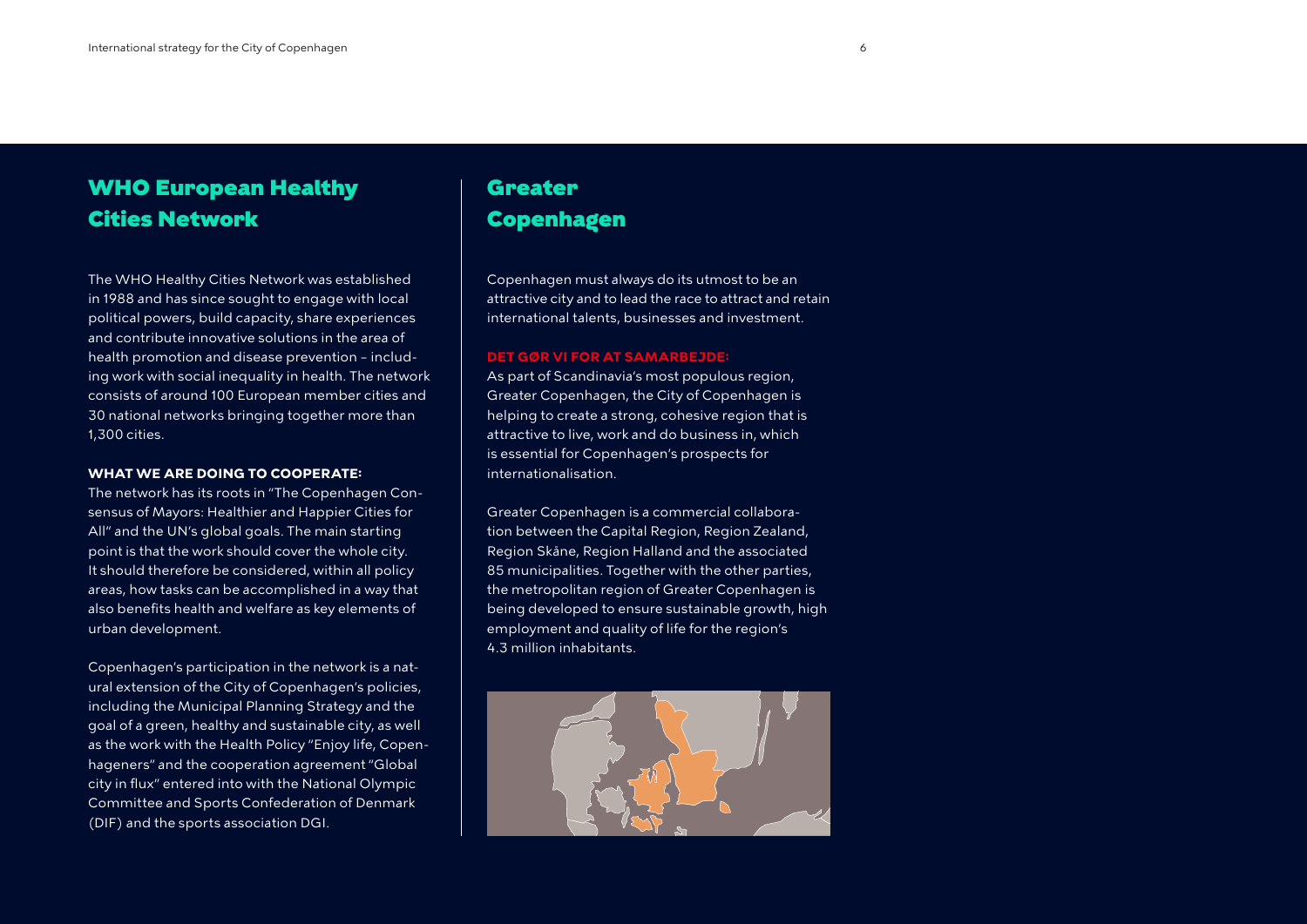# Principles for international work in the City of Copenhagen

The City of Copenhagen's international work takes its starting point in the city's challenges and is a means to achieving industrial and political goals.

- Copenhagen will seek out and generally prioritise international cooperation aimed at creating sustainable, liveable cities that contribute positively to the global efforts to combat the climate crisis.
- Copenhagen's partners are mainly involved in the international city networks of which the city is a part.
- Requests for international cooperations and delegation visits can be assessed in relation to these city networks as well as industrial, political and resource prioritisations.
- Copenhagen may enter into cooperation agreements with other cities in relation to specific industrial areas for a limited time period.
- Copenhagen may, as a capital city, choose to enter into specific cooperation relationships or activities based on clear national interests and demand from other Danish cities.
- When entering into binding international cooperations, it must be assessed whether the matter needs to be presented to the City Council for approval. The assessment should include whether the signing of the agreement falls within the framework of a matter already approved by the City Council.
- The City of Copenhagen will ensure that its citizen and company data is always adequately protected in connection with international cooperations. Relevant guidelines can be found in the City of Copenhagen's IT Security Handbook.

### Mega-events in the city

Copenhagen is working actively to attract megaevents to the city in order to create experiences for citizens, ensure broad value creation in the city and spotlight Copenhagen as an international and professional host city.

#### **TOUR DE FRANCE**

Copenhagen will be the official start city when the Tour de France comes to Denmark. The opening stage of the Tour, on 1 July 2022, will be in the heart of Copenhagen with a spectacular single-start race through the city.

#### **WHAT WE ARE DOING TO INSPIRE:**

In addition to the actual holding of the cycle race, the event will be used, among other things, to highlight how everyday cycling can be the solution to the growing challenges of cities with trafficability, pollution and public health.As host, the City of Copenhagen will arrange both professional and public events focused on the cycle city of Copenhagen, many of which are expected to attract a lot of attention. In this regard, the host city programme is inviting citizens, businesses and organisations to propose events and be part of the city's Yellow Festival.

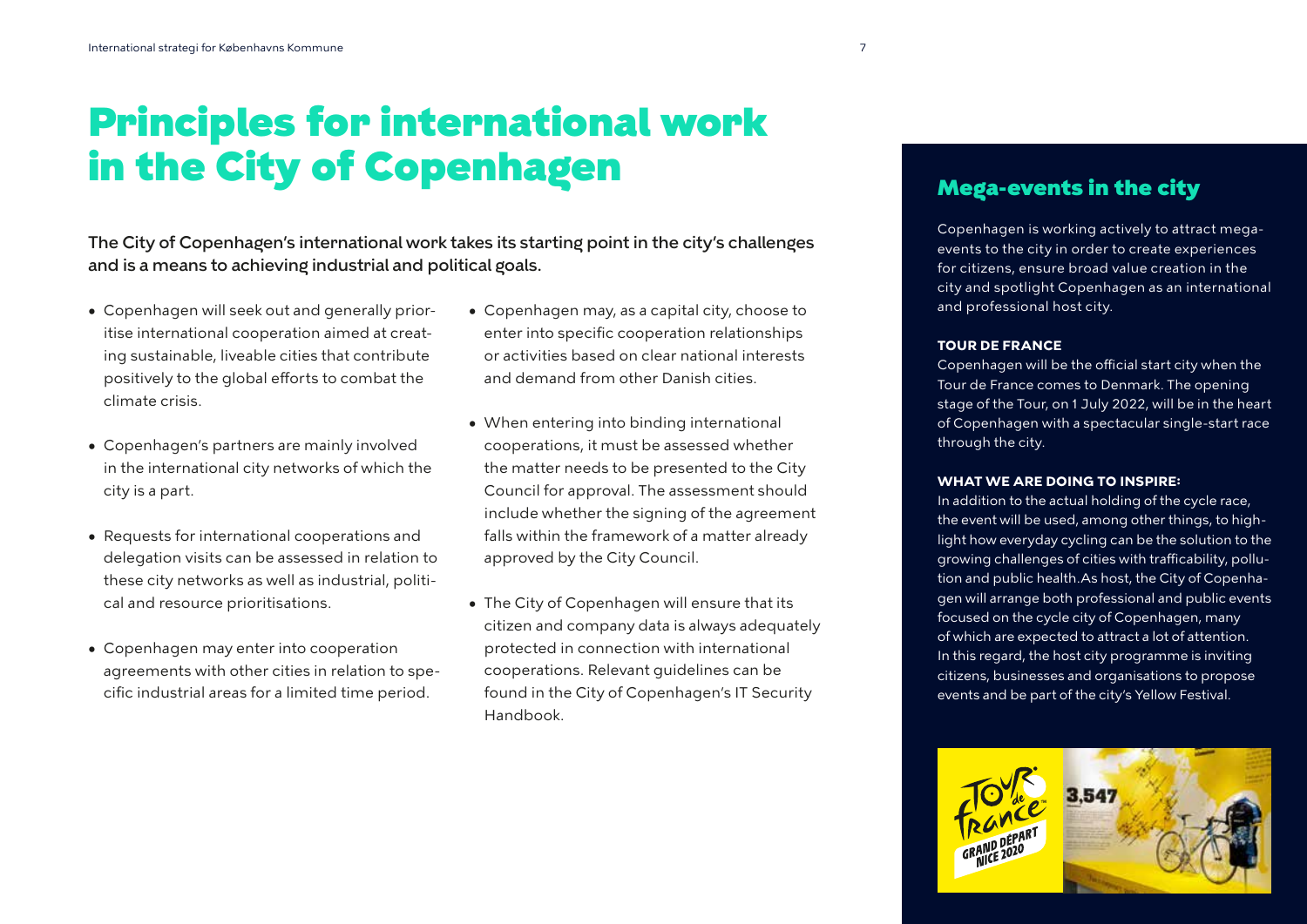In the City of Copenhagen, the Finance Administration will have the strategic and coordinating role in relation to the international work, cf. the City Governance Statute.

The international strategy constitutes the general framework and direction for the City of Copenhagen's international work. Each administration can draw up its own international agendas and focus areas with associated actions plans, potentially in conjunction with other administrations and organisations.

The Finance Administration may initiate cooperations across administrations within international areas such as knowledge sharing on international trends, EU work, visits by international delegations and systematic knowledge gathering.

# World Capital of Architecture

In 2023, the City of Copenhagen will have the international UIA and UNESCO title "World Capital of Architecture".

The year of architecture will strengthen the City of Copenhagen's ambitions in the areas of sustainable urban development, liveability, construction and citizen inclusion. The year will be used to position Danish and Copenhagen architecture locally and internationally, and to thereby promote green Danish urban solutions.

#### **WHAT WE ARE DOING TO LEARN AND INFLUENCE**

The highlight will be the World Congress of the International Union of Architects (UIA) in July 2023, which is expected to attract 10-15,000 people from around the world. The congress will be used to discuss the UN's 17 sustainable development goals and how architecture can contribute to the achievement of the goals.